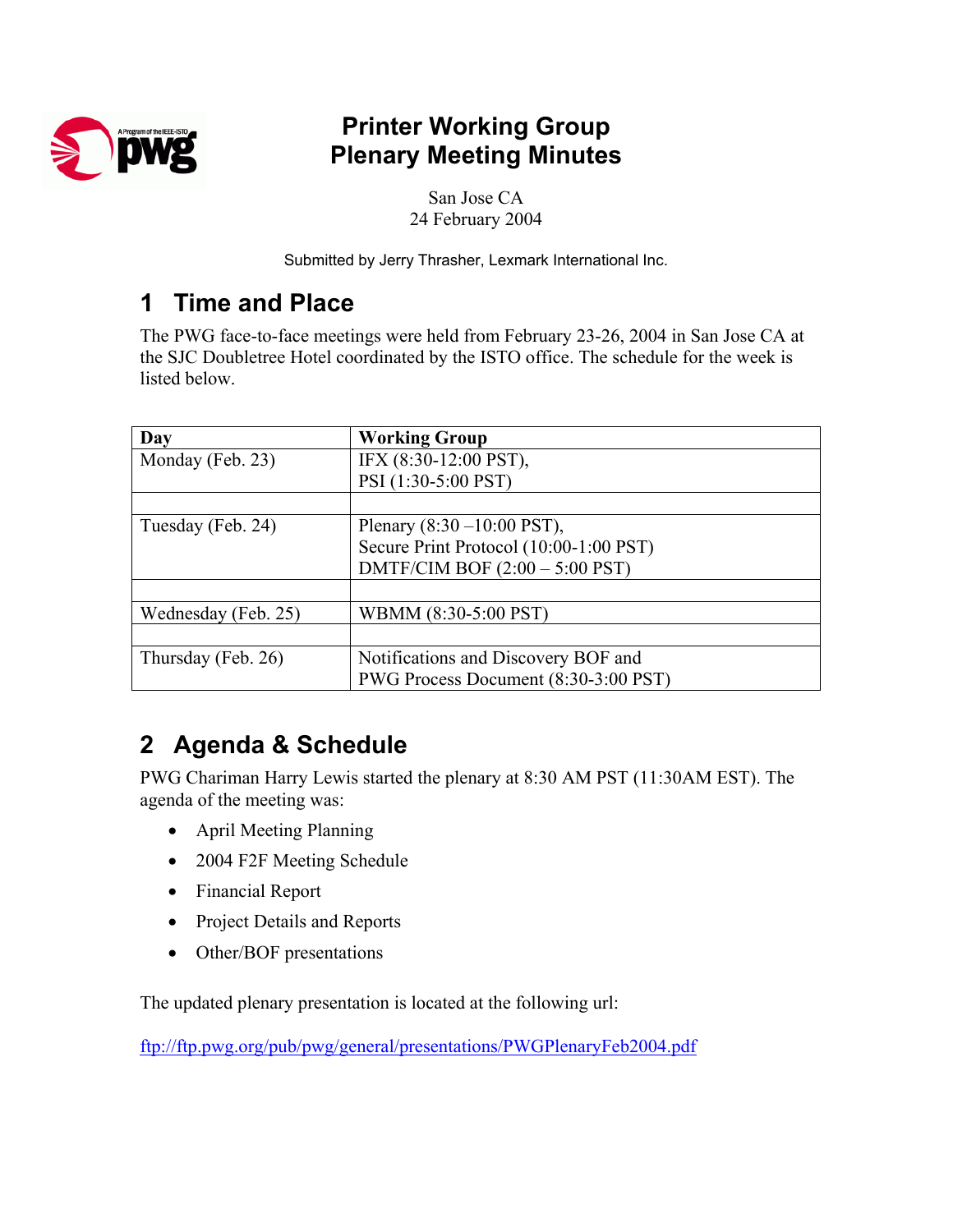

## **3 Meeting Attendees**

| <b>Attendee</b>       | <b>Company</b>      | <b>Email Address</b>           |
|-----------------------|---------------------|--------------------------------|
| <b>In Person</b>      |                     |                                |
| Farrell, Lee          | Canon               | farrell@cis.canon.com          |
| Lewis, Harry          | <b>IBM</b>          | harryl@us.ibm.com              |
| Thrasher, Jerry       | Lexmark             | thrasher@lexmark.com           |
| Zehler, Peter         | Xerox               | pzehler@crt.xerox.com          |
| <b>Wagner, Bill</b>   | <b>NetSilicon</b>   | wwagner@netsilicon.com         |
| Zhao, Liang           | Epson               | liang.zhao@eitc.epson.com      |
| Yang, Yirou           | Epson               | virou.yang@eitc.epson.com      |
| Staal, David          | <b>Barr Systems</b> | david.staal@barrsystems.com    |
| Ishii, Yuuichi        | <b>Ricoh</b>        | yuuichi@dfs.ssd.ricoh.co.jp    |
| Yagi, Atsuko          | <b>Ricoh</b>        | atsuko@dfs.ssd.ricoh.co.jp     |
| Regnier, Alain        | <b>Ricoh</b>        | alain@ussj.ricoh.com           |
| Nagasaka, Fumio       | Epson               | nagasaka.fumio@exc.epson.co.jp |
| Bergman, Ron          | <b>Hitachi</b>      | ron.bergman@hitach-ps.us       |
| Anderson, Ken         | <b>Silex</b>        | kanderson@silexamerica.com     |
| Uchino, Atsushi       | Epson               | uchino@eitc.epson.com          |
| <b>Volkoff, Brian</b> | <b>HP</b>           | brian.volkoff@hp.com           |
| Deschrijver, Stefaan  | Print4Sight         | s.deschrijver@print4sight.com  |
|                       |                     |                                |
| <b>Via Telecon</b>    |                     |                                |
| McDonald, Ira         | <b>High North</b>   | imcdonald@sharplabs.com        |
| <b>Alan Berkema</b>   | <b>HP</b>           |                                |
| <b>Dennis Carney</b>  | <b>IBM</b>          |                                |

# **4 Next meeting (April) Day by Day Schedule**

The current April 19-23, 2004, meeting day planning was discussed. (Washington DC area)

Currently:

- Monday, Tuesday (IEEE P2600)
- Wednesday (Plenary)
- Thursday (WBMM)
- Friday (FSG possible)

### *4.1 Future Meeting Schedule Weeks*

The remaining 2004 PWG meeting schedule was revisited during the plenary meeting to account for some changes in participation for some of the meetings. The new tentative schedule for the remaining PWG meetings after the April, Washington DC meeting follows: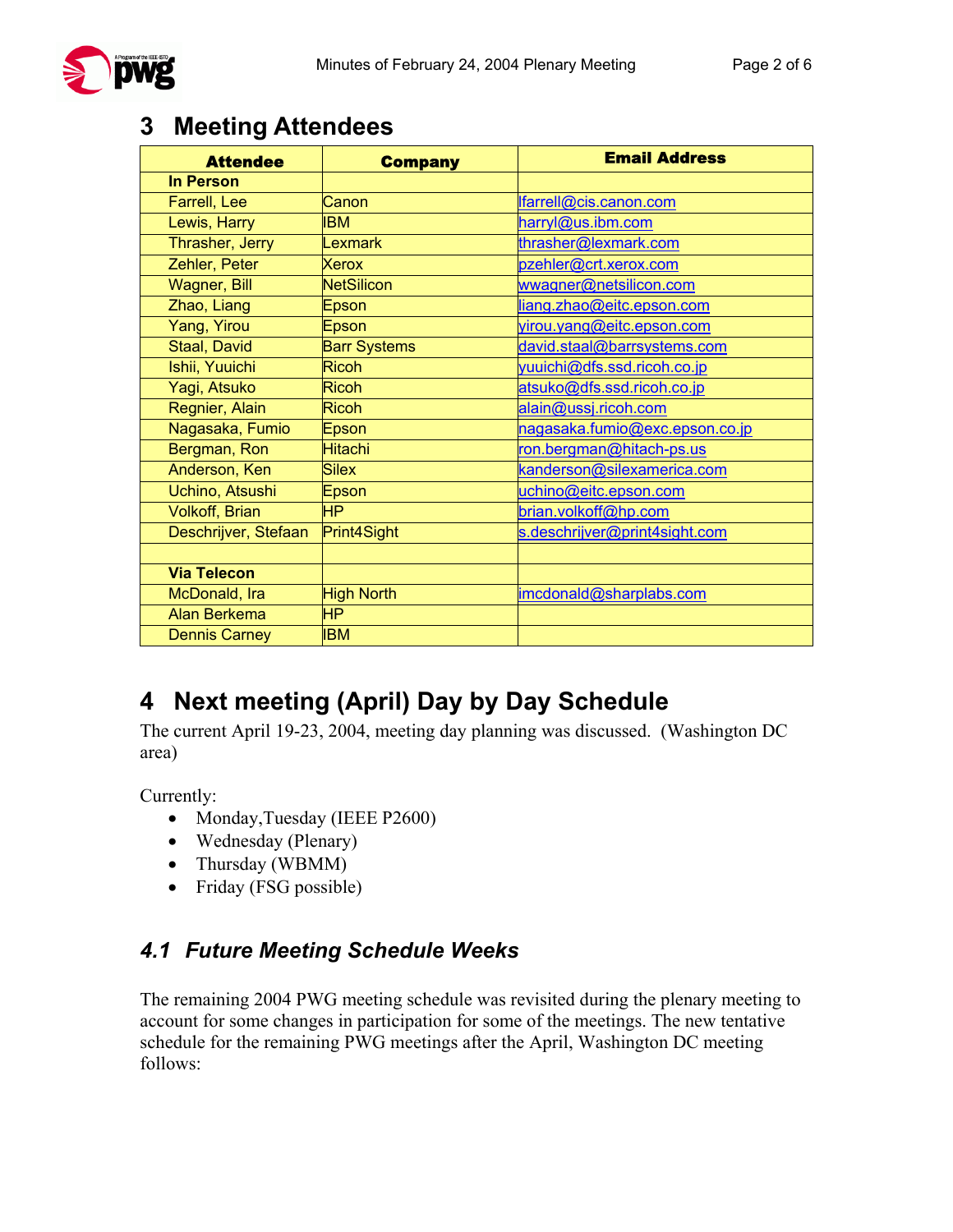| Week of               | Location               |  |
|-----------------------|------------------------|--|
| May (24-28)           | Vancouver B.C.         |  |
| <b>August (16-20)</b> | <b>Montreal</b>        |  |
| October (4-8)         | Lexington Ky.          |  |
| November (15-19)      | <b>San Antonio Tx.</b> |  |

# **5 PWG Financial Report**

Harry Lewis presented the PWG financial report prepared by the ISTO. Copies of these slides may be requested from the PWG chair directly.

There are a number of companies that have not submitted payment for 2004 PWG dues. Those companies that have not paid 2004 PWG dues are strongly encouraged to do so……….!!!!!!

# **6 Reports from Constituent Working Groups**

#### *6.1 Semantic Model - SM*

The semantic model has been formally approved and published. There has been some work done on a process document to enable maintenance and extension of the semantic model.

### *6.2 Print Services Interface -PSI*

The PSI specification is currently in formal vote process, scheduled to end on Feb. 25, 2004. There was an observation that the WSDL/schema on the PWG web side is not synchronized with the current version of the PSI specification.

It was decided that the specification, if approved, would be published with a note indicating that reference WSDL is currently not updated. The WSDL will be updated and provided on the web site in the next few months.

The PSI working group will continue to have conference calls to work on the Implementers guide and discuss the future work items of the group if necessary.

## *6.3 IPP FAX – IFX*

The IPPFax requirements document completed formal vote and is being published.

The PDF/is Specification is currently in the formal vote process. The vote has been extended until the end of March timeframe.

The IPPFax protocol specification is currently being reviewed via teleconferences but will not be sent for last call or formal vote at this time due to lack of committed prototyping of the IPPFax protocol.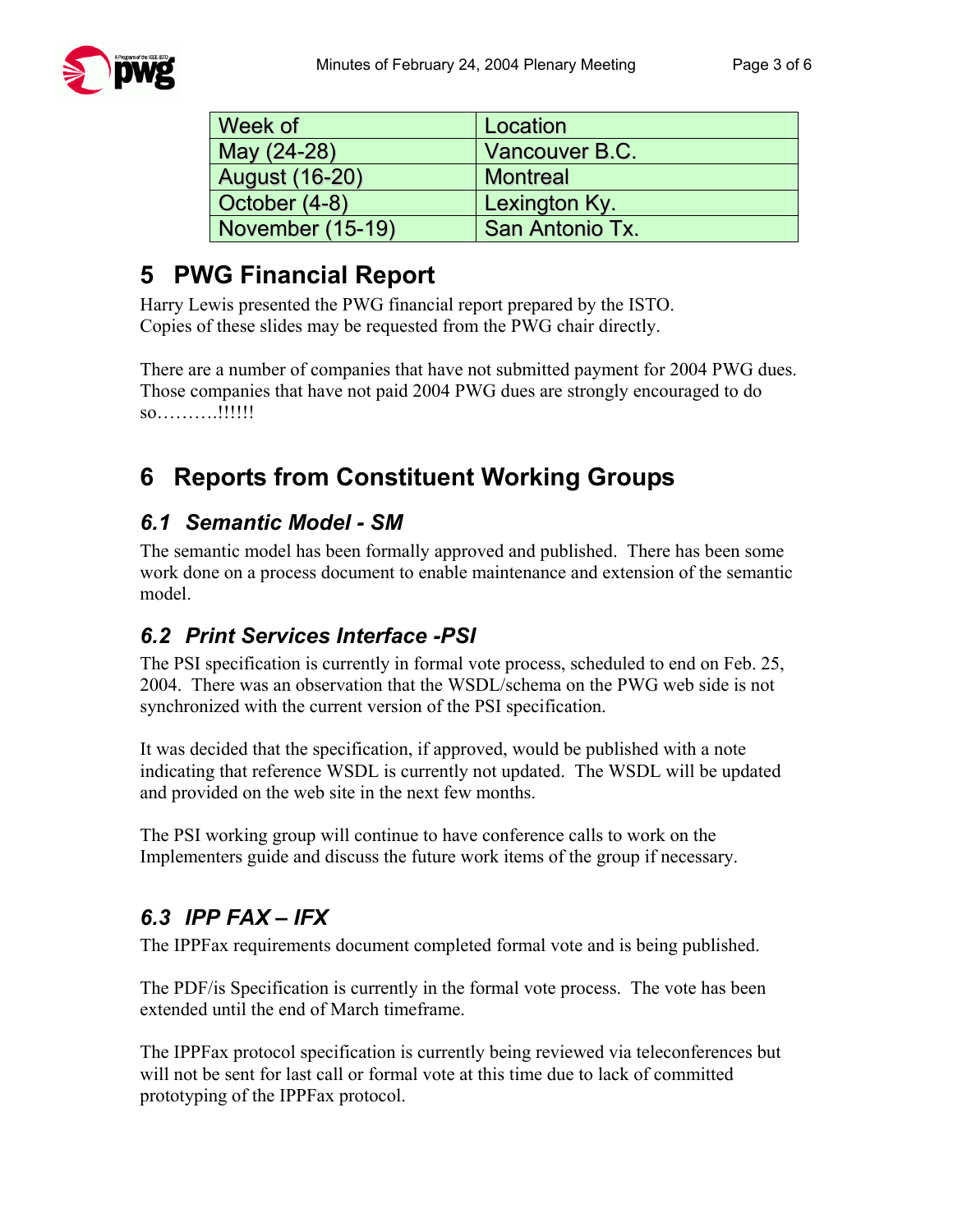

There was some interest expressed in the possibility of taking the PDF/is specification to the IETF as an alternative data format for IFAX.

### *6.4 Web Base Monitoring and Management – WBMM*

The WBBM group has been continuing to work on the draft specification for the operations and actions for WBMM (see web Site). There is still ongoing work for the schema including printer views, Alert, Report, and Resources.

The WBMM group is now looking at the MIBs and semantic model extensions needed to correctly deal with MFP's today.

## *6.5 MIBs*

Printer, CharSet, and Finishing MIBs are currently at the top of the non-working group RFC editor queue in the IETF. There may still be roadblocks with the IANA organization that may effect the continued progress through the IETF process.

### *6.6 PWG -IPP Extensions*

Document Object, JobX and Page Overrides specification are now published Candidate Standards (CS) available on the PWG standards web page. There are quite a few other working groups that have adopted various IPP extensions for their work.

### *6.7 PWG Process*

The Process Document is currently be revised and will be reviewed and update in future meetings and possible telecoms.

## *6.8 Other*

The following topics were discussed briefly.

- RFC3712 LDAP Printer Schema has been published.
- The new IEEE P2600 working group that will be co-locating with some PWG meetings. This group is an open working that is working on security standards for hardcopy devices.
- Standardized flash/firmware updated process discussions in the WBMM working group. This topic may be further fleshed out in future BOFs etc.
- ISTO-PWG presentation to the PODI group.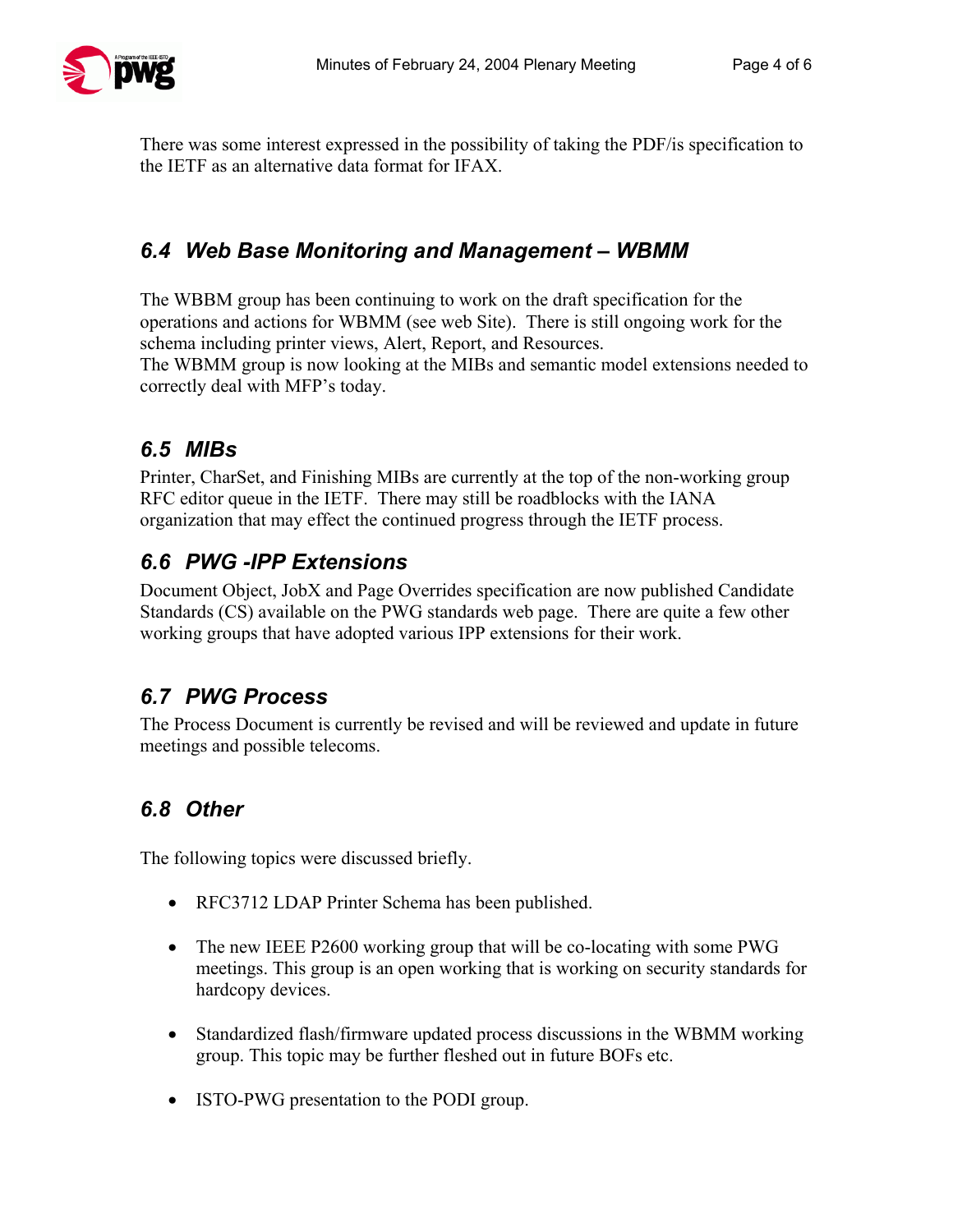

Harry presented a presentation that he gave to the PODI group. This presentation is available at the following link:

<ftp://ftp.pwg.org/pub/pwg/general/presentations/PWGOverviewFeb2004.pdf>

There was interest expressed that this slide set be made available for presentation at the March FSG steering committee meeting as well as future Open Printing meetings as a tool to evangelize the work of the PWG.

#### *6.9 Secure Print Protocols in Traditional Environments*

David Staal presented his presentation on his requirements/environments for the need to secure print paths in traditional system printing environments. Slides are available at the following url:

<ftp://ftp.pwg.org/pub/pwg/general/presentations/Secure-Print-Protocols.ppt>

The discussion centered around what current technologies might solve the specific customer environment's requirements. (e.g. IPSec or TSL(IPP) solutions)

It was decided that a PWG working group is not warranted at this time, however it was suggested that this presentation be made available to the P2600 working group as input for their requirements.

It was also noted that future security related BOF's in the PWG should be considered.

#### *6.10 CIM and WBEM Overview (BOF)*

Steve Jerman from HP presented an overview of the DMTF's WBEM activity. The presentation is located at the following url:

<ftp://ftp.pwg.org/pub/pwg/general/presentations/DMTF-PWG-BOF.pdf>

The methods supported in the CIM provide support for navigate, query, modify etc.

A whitepaper that maps the CIM model to an IPP model is made available on the PWG web site. There was interest shown in reviewing this document to identify where it may need to be extended based on the Semantic Model effort.

[ftp://ftp.pwg.org/pub/pwg/general/presentations/CIM\\_Device23\\_printer\\_wp.pdf](ftp://ftp.pwg.org/pub/pwg/general/presentations/CIM_Device23_printer_wp.pdf)

There was also interest expressed in trying to synchronize (and keep synchronized) at least the models used by CIM with the Semantic Model.